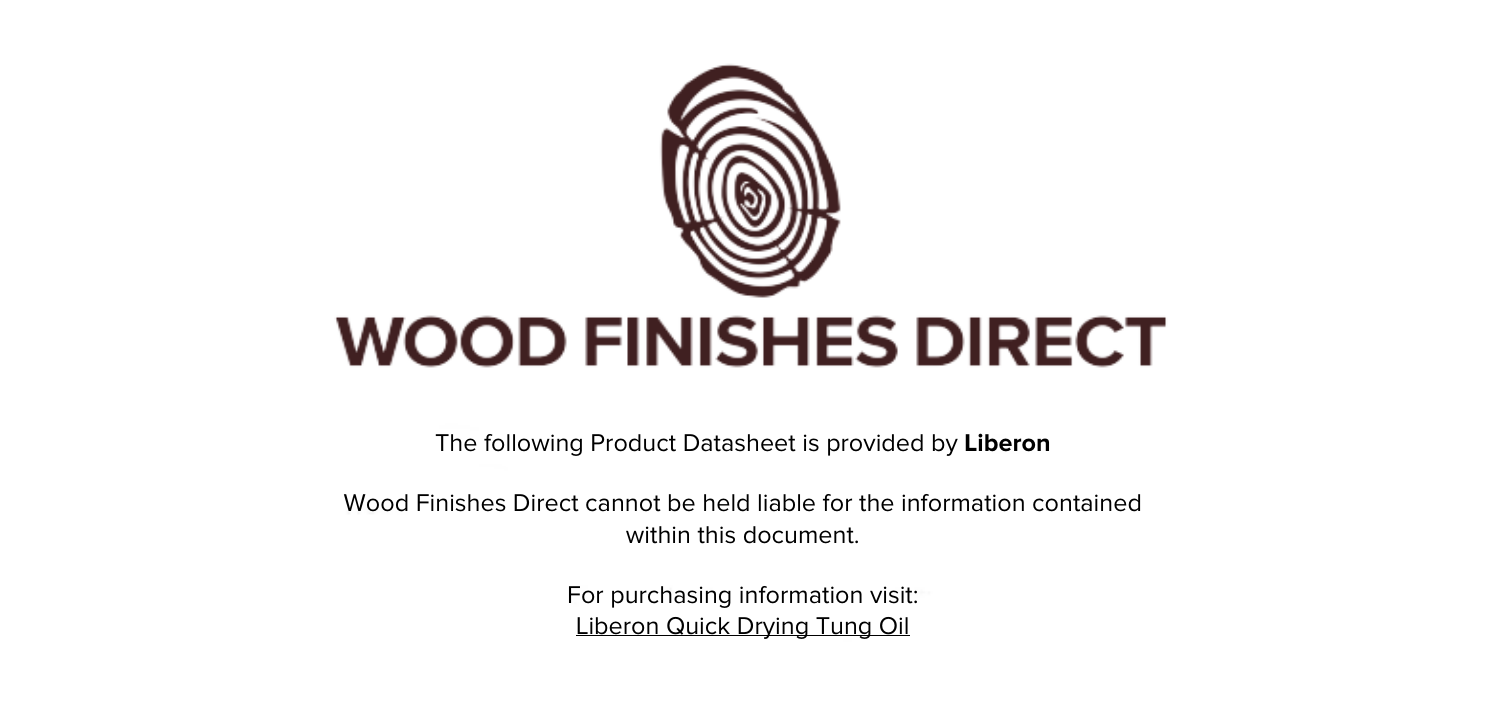



# **Product use**

Liberon Quick Drying Tung Oil is highly resistant to water, alcohol and food acids. Providing a hard wearing finish it is ideal for surfaces such as kitchen worktops, tables and all high quality interior & exterior wood. With each coat drying and ready for the next coat in just 4 hours, items such as worktops, salad bowls, chopping boards, furniture and other items in regular use can be quickly protected and brought back in to use. Being a penetrating oil it allows the wood to age gracefully and develop a natural patina.

#### Preparation

Ensure the wood surface is bare: remove any wax finishes with Liberon Wax and Polish Remover and any varnish or oil finishes with Liberon Fine Wood Stripper. Clean, dry and ensure the surface is dust free.

#### **Application**

Apply Quick Drying Tung Oil using a brush or lint-free cotton cloth. Allow the oil to penetrate for 20 minutes then wipe off the excess oil using a clean lint-free cloth. Allow to dry for 4 hours.

Apply further coats of Quick Drying Tung Oil as above, we recommend at least 4 coats on most woods. To check the surface is protected drop some water onto the wood and if the water beads, the surface is sealed. Allow 24 hours for the final coat to dry.

For best results gently rub with Liberon Ultra Fine Steel Wool (0000) between coats. Furniture items may be finished with Liberon Wax Polish Black Bison for an improved lustre.